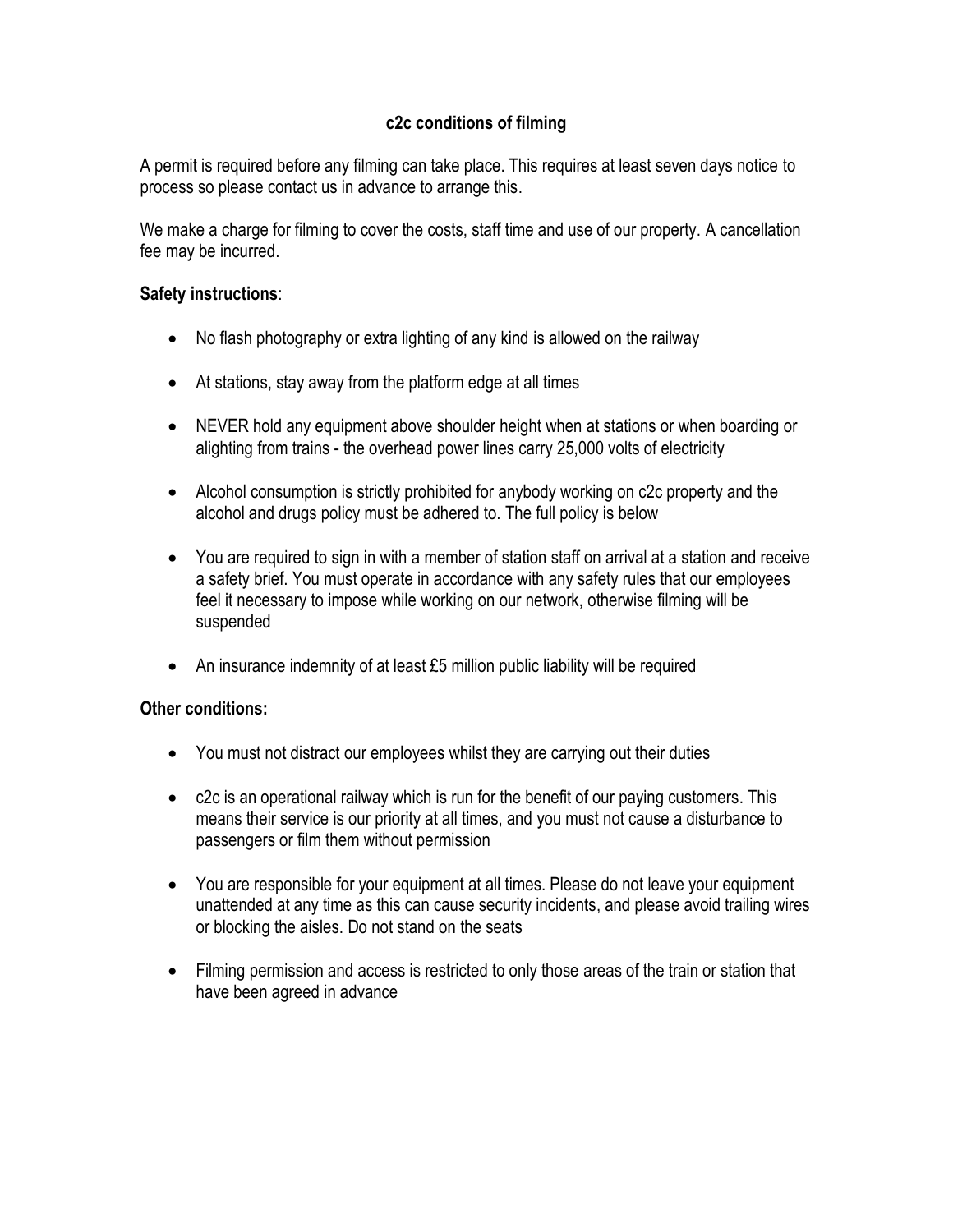

#### **ALCOHOL AND DRUGS POLICY STATEMENT**

## **1) INTRODUCTION**

This statement sets out c2c's policy in respect of any employee or contractor (this includes an employee(s) of a filming a company) whose proper performance of their duties is or may be impaired as a result of drinking alcohol or taking drugs. It is supported by the Rule Book, Group Standard on Alcohol and Drugs, Guidelines and readily available educational materials.

c2c has taken into account the Transport and Works Act 1992. Provided that employees and contractors adhere to the provisions of this policy they will normally be able to demonstrate compliance with the Act.

All persons concerned are to be made aware of this statement and become familiar with its content.

# **2) POLICY**

c2c will take all reasonable steps to ensure that employees or contractors are made aware of the contents of this statement, together with the relevant sections of the Transport and Work Act 1992, and the implications therein. Furthermore, as a responsible employer 'one' will have in place procedures to prevent, in so far as is reasonably practicable, an offence under the Act and a monitoring process to measure the effectiveness of such procedures.

It is a requirement of c2c that no employee or contractor shall:

- report or endeavour to report for duty having consumed alcohol or under the influence of drugs
- report for duty in an unfit state due to the use of alcohol or drugs
- be in possession of drugs of abuse in the work place
- consume alcohol or drugs whilst on duty

c2c will not tolerate any departure from these rules and will take the appropriate disciplinary action in the event of any infringement.

c2c has a policy of assistance with rehabilitation of staff who voluntarily seek help for alcohol or drug related problems. Such staff must, however, seek assistance at the earliest possible opportunity – subsequent discovery or a disclosure prompted by impending screening will not be acceptable.